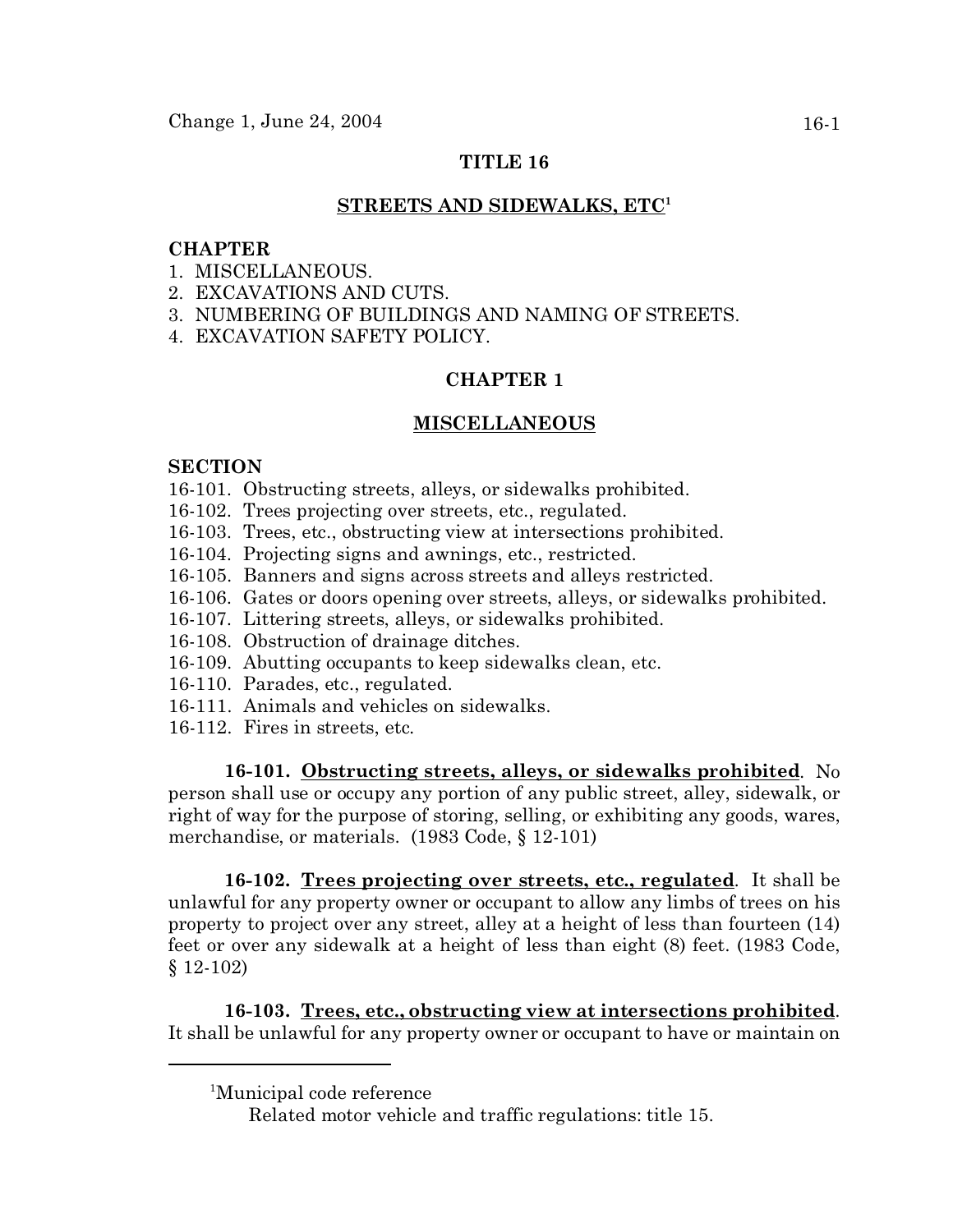his property any tree, shrub, sign, or other obstruction which prevents persons driving vehicles on public streets or alleys from obtaining a clear view of traffic when approaching an intersection. (1983 Code, § 12-103)

**16-104. Projecting signs and awnings, etc., restricted**. Signs, awnings, or other structures which project over any street or other public way shall be erected subject to the requirements of the building code.<sup>1</sup> (1983 Code, § 12-104)

**16-105. Banners and signs across streets and alleys restricted**. It shall be unlawful for any person to place or have placed any banner or sign across any public street or alley except when expressly authorized by the city council. (1983 Code, § 12-105, modified)

**16-106. Gates or doors opening over streets, alleys, or sidewalks prohibited**. It shall be unlawful for any person owning or occupying property to allow any gate or door to swing open upon or over any street, alley, or sidewalk except when required by law. (1983 Code, § 12-106)

**16-107. Littering streets, alleys, or sidewalks prohibited**. It shall be unlawful for any person to litter, place, throw, track, or allow to fall on any street, alley, or sidewalk any refuse, glass, tacks, mud, or other objects or materials which are unsightly or which obstruct or tend to limit or interfere with the use of such public ways and places for their intended purposes. (1983) Code, § 12-107)

**16-108. Obstruction of drainage ditches**. It shall be unlawful for any person to permit or cause the obstruction of any drainage ditch in any public right of way. (1983 Code, § 12-108)

**16-109. Abutting occupants to keep sidewalks clean, etc**. The occupants of property abutting on a sidewalk are required to keep the sidewalk clean. Also, immediately after a snow or sleet, such occupants are required to remove all accumulated snow and ice from the abutting sidewalk. (1983 Code, § 12-109)

**16-110. Parades, etc., regulated**. It shall be unlawful for any person, club, organization, or other group to hold any meeting, parade, demonstration, or exhibition on the public streets without some responsible representative first securing a permit from the recorder. No permit shall be issued by the recorder

<sup>1</sup>Municipal code reference

Building code: title 12, chapter 1.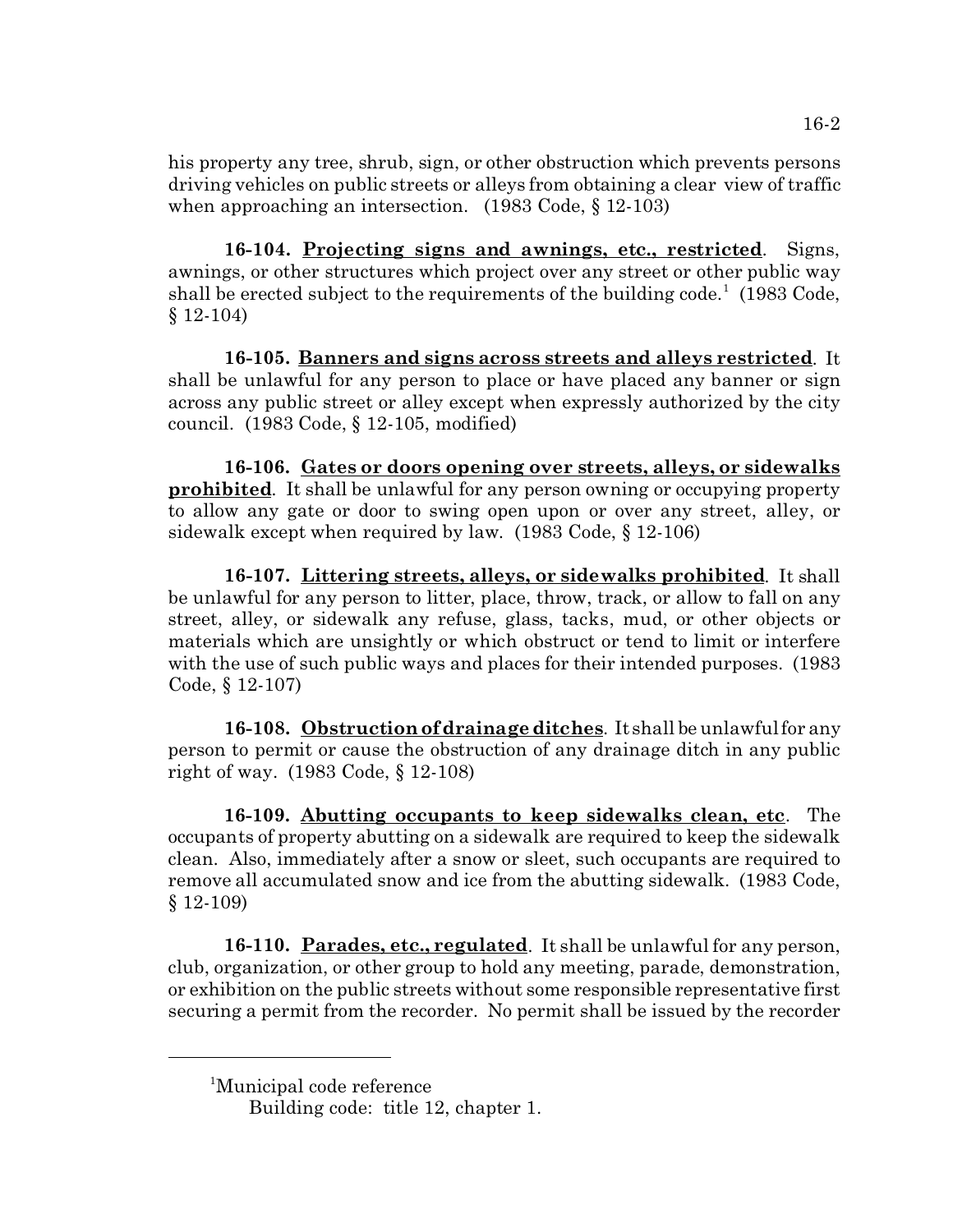unless such activity will not unreasonably interfere with traffic and unless such representative shall agree to see to the immediate cleaning up of all litter which shall be left on the streets as a result of the activity. Furthermore, it shall be unlawful for any person obtaining such a permit to fail to carry out his agreement to clean up the resulting litter immediately. (1983 Code, § 12-110, modified)

**16-111. Animals and vehicles on sidewalks**. It shall be unlawful for any person to ride, lead, or tie any animal, or ride, push, pull, or place any vehicle across or upon any sidewalk in such manner as unreasonably interferes with or inconveniences pedestrians using the sidewalk. It shall also be unlawful for any person knowingly to allow any minor under his control to violate this section. (1983 Code, § 12-112)

**16-112. Fires in streets, etc**. It shall be unlawful for any person to set or contribute to any fire in any public street, alley, or sidewalk. (1983 Code, § 12-113)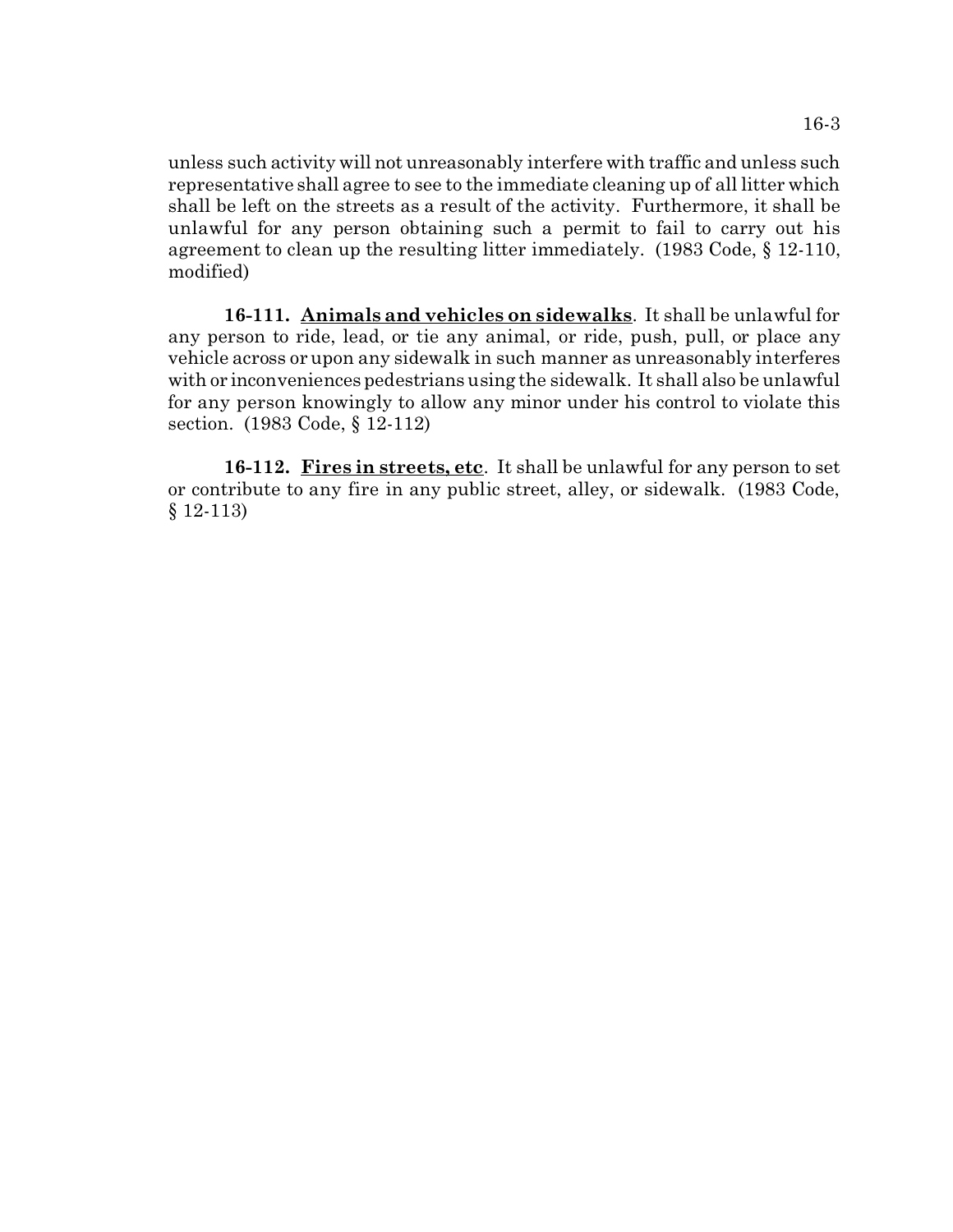#### **CHAPTER 2**

## **EXCAVATIONS AND CUTS<sup>1</sup>**

## **SECTION**

- 16-201. Permit required.
- 16-202. Applications.
- 16-203. Fee.
- 16-204. Deposit or bond.
- 16-205. Manner of excavating--barricades and lights--temporary sidewalks.
- 16-206. Restoration of streets, etc.
- 16-207. Insurance.
- 16-208. Time limits.
- 16-209. Supervision.
- 16-210. Driveway curb cuts.

**16-201. Permit required**. It shall be unlawful for any person, firm, corporation, association, or others, to make any excavation in any street, alley, or public place, or to tunnel under any street, alley, or public place without having first obtained a permit as herein required, and without complying with the provisions of this chapter; and it shall also be unlawful to violate, or vary from, the terms of any such permit; provided, however, any person maintaining pipes, lines, or other underground facilities in or under the surface of any street may proceed with an opening without a permit when emergency circumstances demand the work to be done immediately and a permit cannot reasonably and practicably be obtained beforehand. The person shall thereafter apply for a permit on the first regular business day on which the office of the recorder is open for business, and said permit shall be retroactive to the date when the work was begun. (1983 Code, § 12-201, modified)

**16-202. Applications**. Applications for such permits shall be made to the recorder, or such person as he may designate to receive such applications, and shall state thereon the location of the intended excavation or tunnel, the size thereof, the purpose thereof, the person, firm, corporation, association, or others doing the actual excavating, the name of the person, firm, corporation, association, or others for whom the work is being done, and shall contain an agreement that the applicant will comply with all ordinances and laws relating

<sup>1</sup>State law reference

This chapter was patterned substantially after the ordinance upheld by the Tennessee Supreme Court in the case of City of Paris, Tennessee v. Paris-Henry County Public Utility District, 207 Tenn. 388, 340 S.W.2d 885 (1960).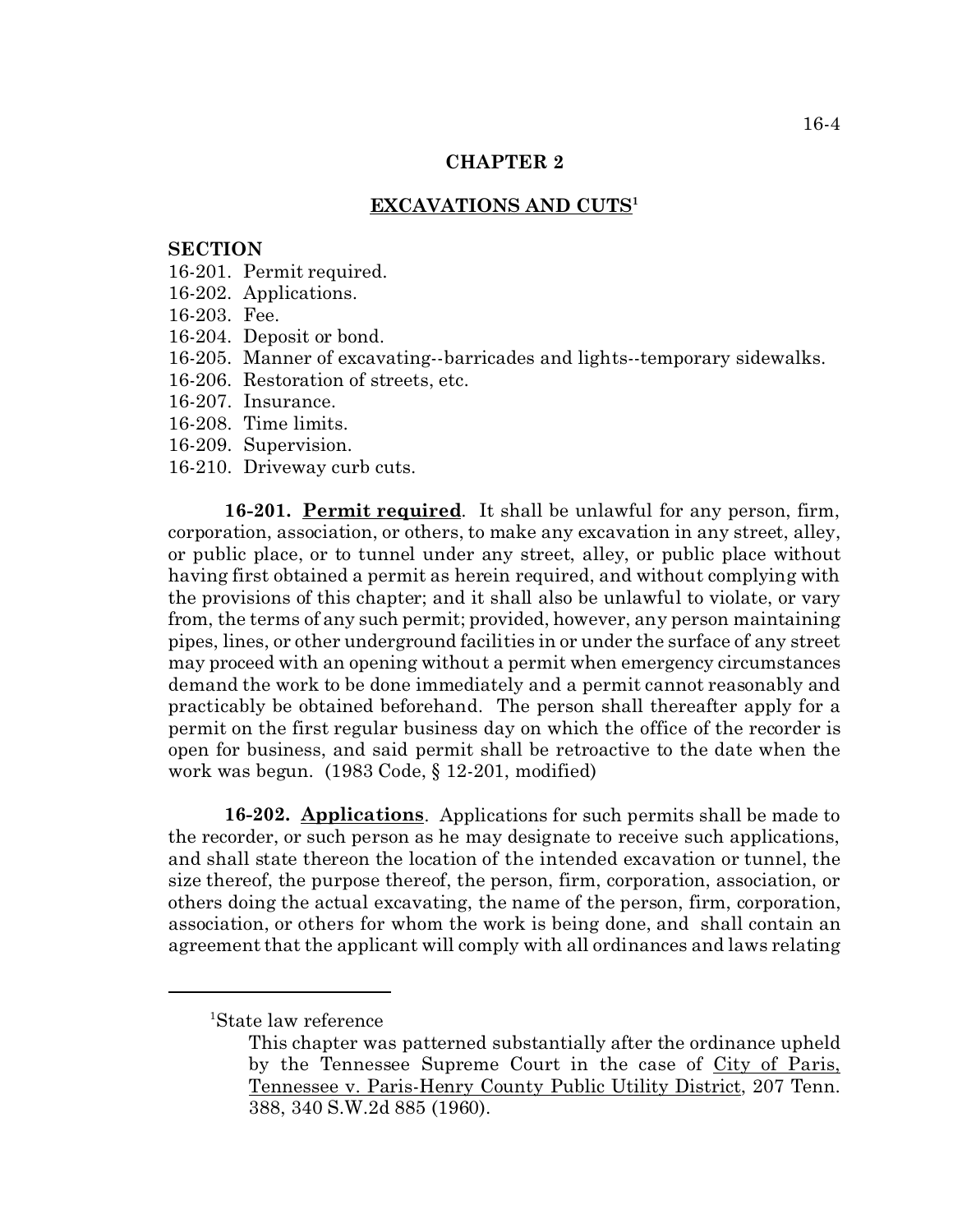to the work to be done. Such application shall be rejected or approved by the recorder within twenty-four (24) hours of its filing. (1983 Code, § 12-202, modified)

**16-203. Fee**. The fee for such permits shall be twenty dollars (\$20.00) for excavations which do not exceed twenty-five (25) square feet in area or tunnels not exceeding twenty-five (25) feet in length; and twenty-five cents (\$.25) for each additional square foot in the case of excavations, or lineal foot in the case of tunnels; but not to exceed one hundred dollars (\$100.00) for any permit. (1983 Code, § 12-203, modified)

**16-204. Deposit or bond**. No such permit shall be issued unless and until the applicant therefor has deposited with the recorder a cash deposit. The deposit shall be in the sum of twenty-five dollars (\$25.00) if no pavement is involved or seventy-five dollars (\$75.00) if the excavation is in a paved area and shall insure the proper restoration of the ground and laying of the pavement, if any. Where the amount of the deposit is clearly inadequate to cover the cost of restoration, the recorder may increase the amount of the deposit to an amount considered by him to be adequate to cover the cost. From this deposit shall be deducted the expense to the town of relaying the surface of the ground or pavement, and of making the refill if this is done by the town or at its expense. The balance shall be returned to the applicant without interest after the tunnel or excavation is completely refilled and the surface or pavement is restored.

In lieu of a deposit the applicant may deposit with the recorder a surety bond in such form and amount as the recorder shall deem adequate to cover the costs to the town if the applicant fails to make proper restoration. (1983 Code, § 12-204, modified)

**16-205. Manner of excavating--barricades and lights--temporary sidewalks**. Any person, firm, corporation, association, or others making any excavation or tunnel shall do so according to the terms and conditions of the application and permit authorizing the work to be done. Sufficient and proper barricades and lights shall be maintained to protect persons and property from injury by or because of the excavation being made. If any sidewalk is blocked by any such work, a temporary sidewalk shall be constructed and provided which shall be safe for travel and convenient for users. (1983 Code, § 12-205)

**16-206. Restoration of streets, etc**. Any person, firm, corporation, association, or others making any excavation or tunnel in or under any street, alley, or public place in this town shall restore said street, alley, or public place to its original condition except for the surfacing, which shall be done by the town, but shall be paid for promptly upon completion by such person, firm, corporation, association, or others for which the excavation or tunnel was made. In case of unreasonable delay in restoring the street, alley, or public place, the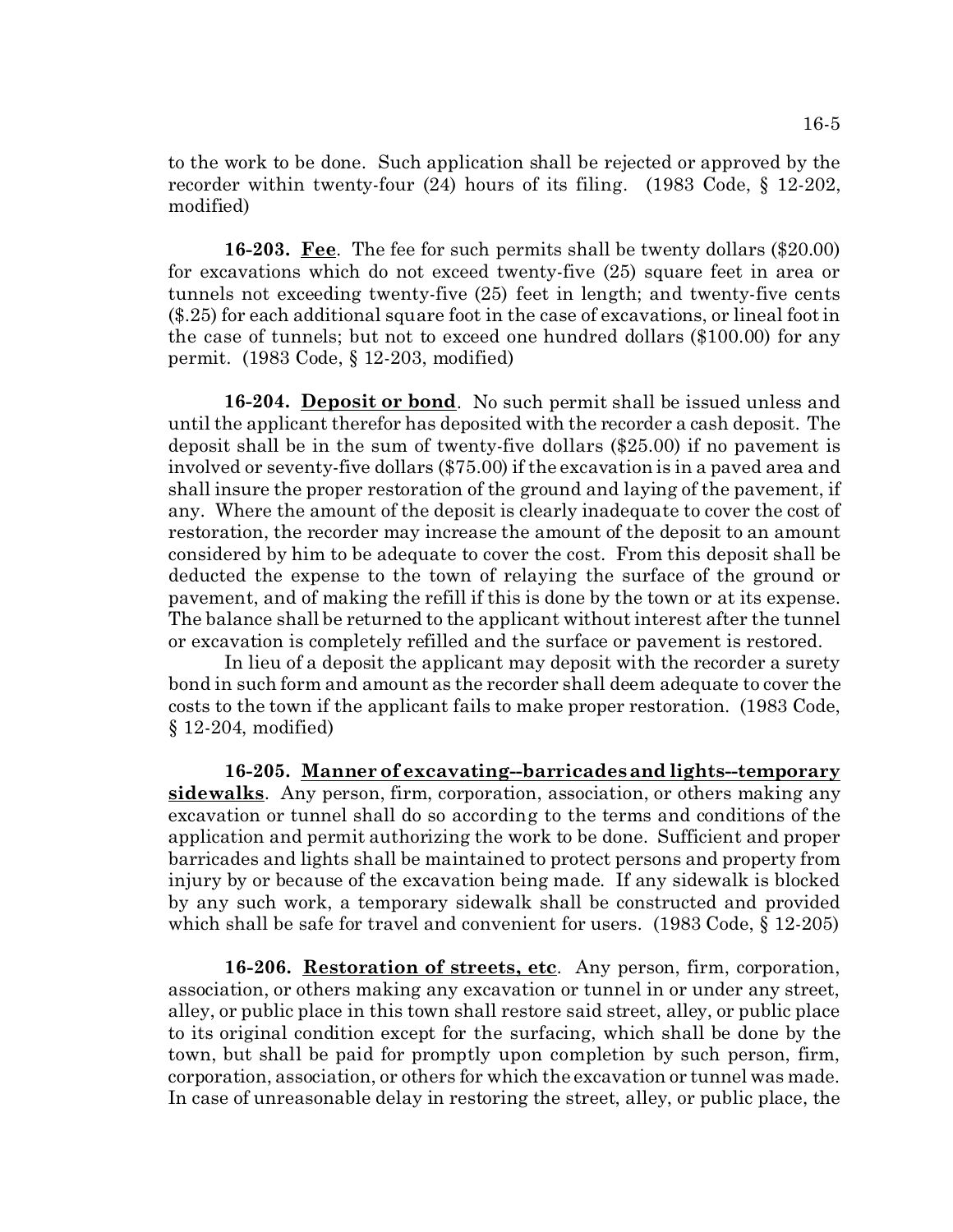recorder shall give notice to the person, firm, corporation, association, or others that unless the excavation or tunnel is refilled properly within a specified reasonable period of time, the town will do the work and charge the expense of doing the same to such person, firm, corporation, association, or others. If within the specified time the conditions of the above notice have not been complied with, the work shall be done by the town, an accurate account of the expense involved shall be kept, and the total cost shall be charged to the person, firm, corporation, association, or others who made the excavation or tunnel. (1983 Code, § 12-206, modified)

**16-207. Insurance**. In addition to making the deposit or giving the bond hereinbefore required to insure that proper restoration is made, each person applying for an excavation permit shall file a certificate of insurance indicating that he is insured against claims for damages for personal injury as well as against claims for property damage which may arise from or out of the performance of the work, whether such performance be by himself, his subcontractor, or anyone directly or indirectly employed by him. Such insurance shall cover collapse, explosive hazards, and underground work by equipment on the street, and shall include protection against liability arising from completed operations. The amount of the insurance shall be prescribed by the recorder in accordance with the nature of the risk involved; provided, however, that the liability insurance for bodily injury shall not be less than \$100,000 for each person and \$300,000 for each accident, and for property damages not less than \$25,000 for any one (1) accident, and a \$75,000 aggregate. (1983 Code, § 12- 207, modified)

**16-208. Time limits**. Each application for a permit shall state the length of time it is estimated will elapse from the commencement of the work until the restoration of the surface of the ground or pavement, or until the refill is made ready for the pavement to be put on by the town if the town restores such surface pavement. It shall be unlawful to fail to comply with this time limitation unless permission for an extension of time is granted by the recorder. (1983 Code, § 12-208, modified)

**16-209. Supervision**. The recorder shall from time to time inspect all excavations and tunnels being made in or under any public street, alley, or other public place in the town and see to the enforcement of the provisions of this chapter. Notice shall be given to him at least ten (10) hours before the work of refilling any such excavation or tunnel commences. (1983 Code, § 12-209, modified)

**16-210. Driveway curb cuts**. No one shall cut, build, or maintain a driveway across a curb or sidewalk without first obtaining a permit from the recorder. Such a permit will not be issued when the contemplated driveway is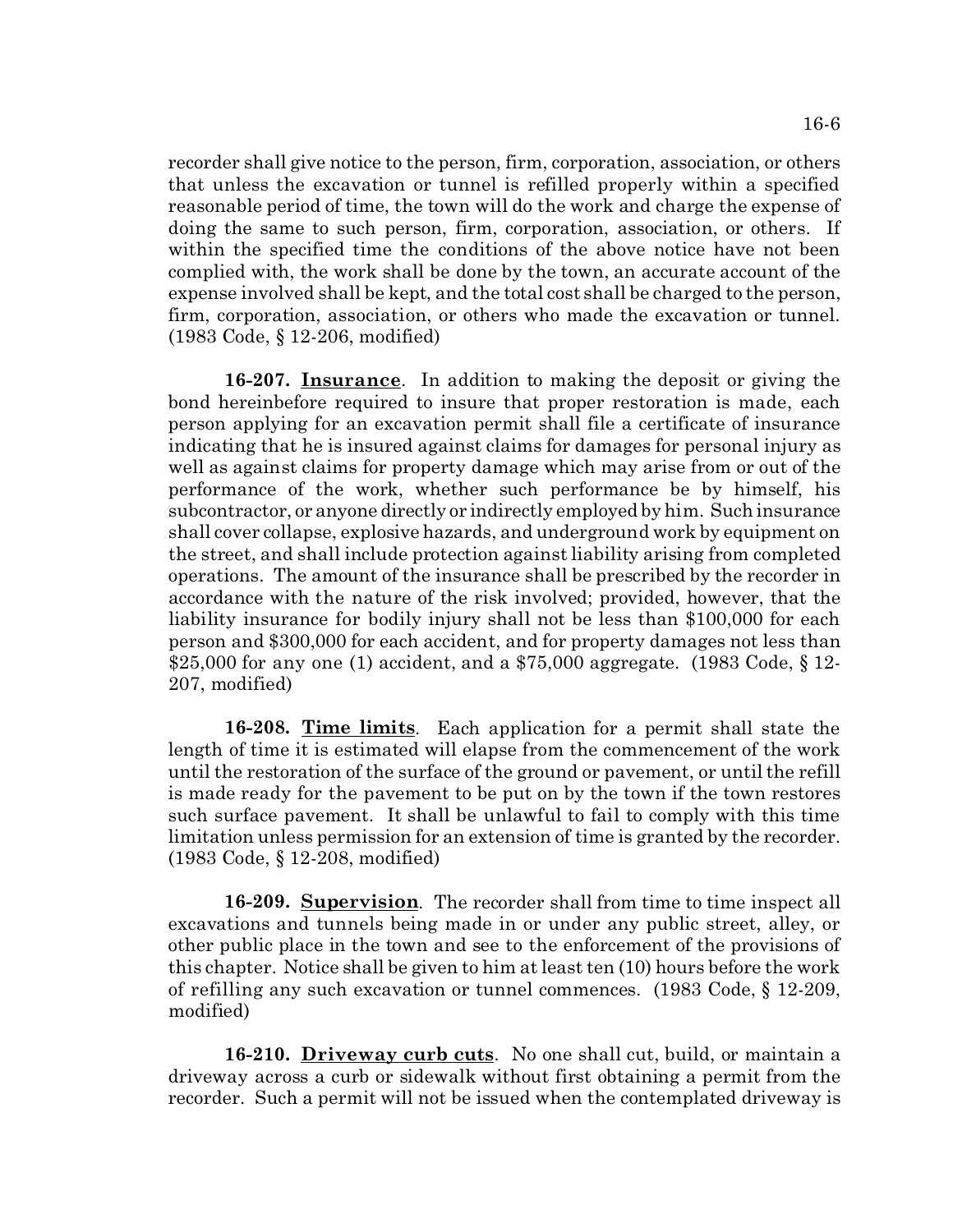to be so located or constructed as to create an unreasonable hazard to pedestrian and/or vehicular traffic. No driveway shall exceed thirty-five (35) feet in width at its outer or street edge and when two (2) or more adjoining driveways are provided for the same property a safety island of not less than ten (10) feet in width at its outer or street edge shall be provided to separate said driveways. Driveway aprons shall not extend out into the street. (1983 Code, § 12-210, modified)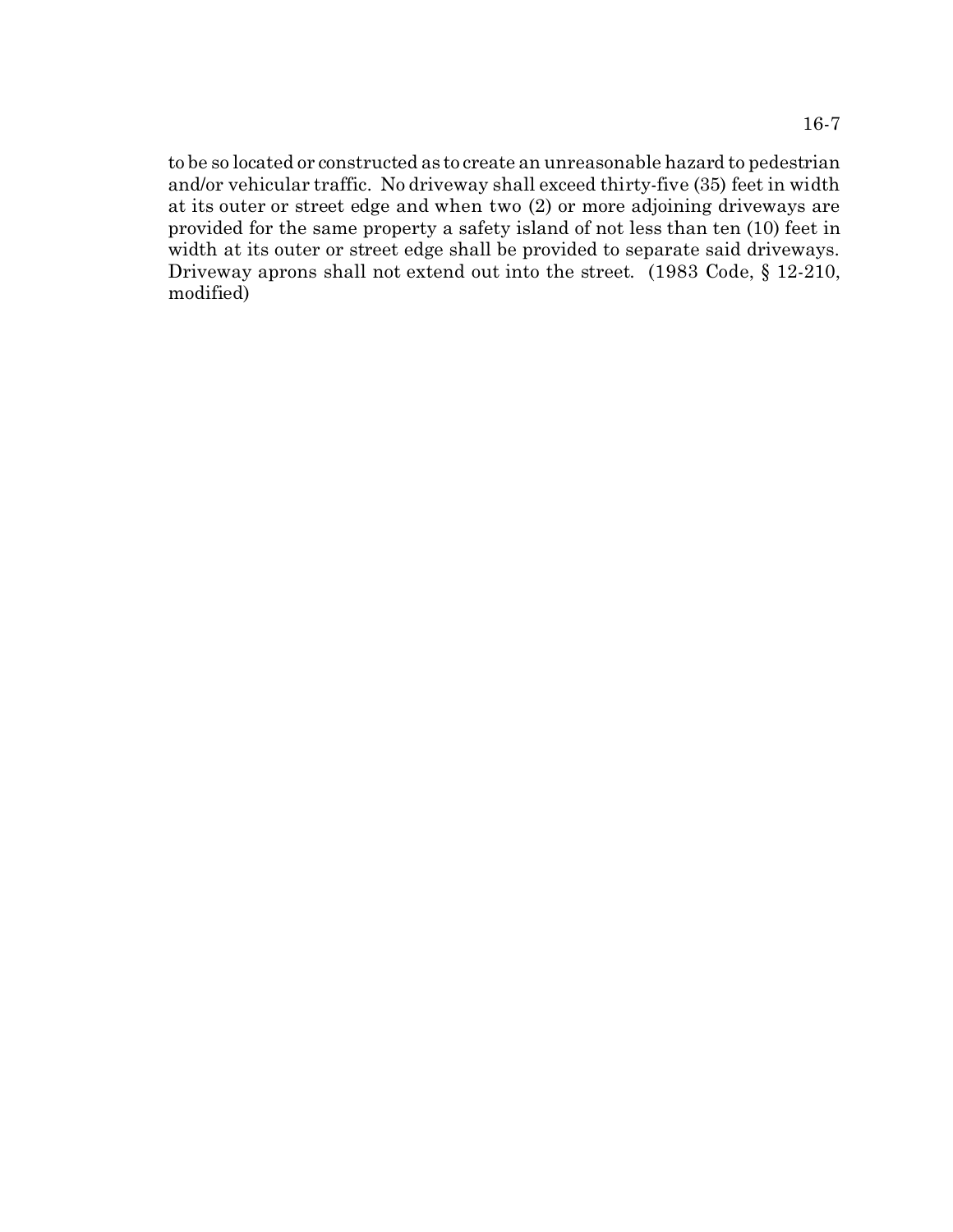### **CHAPTER 3**

## **NUMBERING OF BUILDINGS AND NAMING OF STREETS**

## **SECTION**

16-301. Building numbering system established.

16-302. Baseline streets established.

16-303. Building numbering standards.

16-304. Numbering of buildings facing streets not extending through baseline.

16-305. Street directional designations.

- 16-306. Application of building numbering system; posting notices.
- 16-307. Responsibility of the recorder to maintain building numbering system.
- 16-308. Penalty.
- 16-309. Naming of streets.

**16-301. Building numbering system established**. There is hereby established a uniform system for numbering buildings fronting on all streets, avenues, and public ways in the Town of Carthage, and all houses and other buildings shall be numbered in accordance with the provisions of this chapter. (1983 Code, § 12-301)

 **16-302. Baseline streets established**. First Avenue will constitute the base line which will divide the town into northern and southern parts. Hereafter all streets north of this base line and running generally in a northerly-southerly direction shall be considered "north" streets, and likewise all streets south of this base line and running generally in a northerly-southerly direction shall be considered "south" streets. Main Street shall be considered the base line which divides the city into east and west parts. Hereafter streets east of this base line and running in a generally easterly-westerly direction shall be considered "east" streets and likewise streets west of Main Street and running in a generally "easterly-westerly direction" shall be considered "west" streets. Building numbers shall be established for said base line as follows:

(1) Each building north of First Avenue and facing a street running in a northerly direction shall carry a number indicating its location north of said base street.

(2) Each building south of the north-south base line and facing a street shall carry a number indicating its location south of said street.

(3) Each building east of Main Street and facing a street running in an easterly direction shall carry a number and address indicating its location east of said base street.

(4) Each building west of Main Street, and facing a street running in a westerly direction shall carry a number and address indicating its location west of said base street.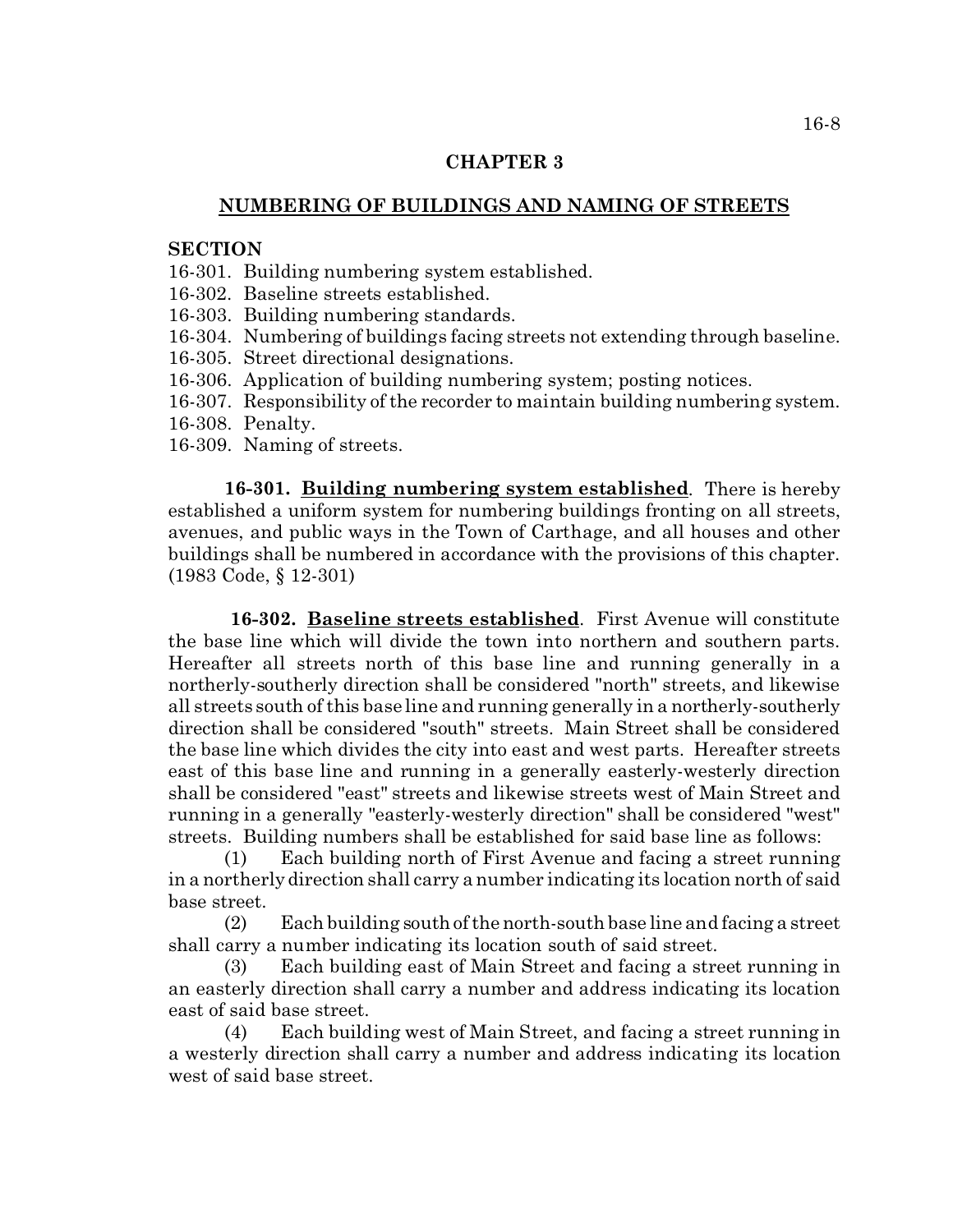(5) All buildings on diagonal streets shall be numbered the same as buildings on northerly-southerly streets if the diagonal runs more from the north to the south, and the same rule shall apply on easterly and westerly streets if the diagonal runs more from the east to the west. (1983 Code, § 12-302)

**16-303. Building numbering standards**. The numbering of buildings on each street shall begin at the base line. All numbers shall be assigned on the basis of one number for each 50 feet of frontage along the street in residential areas and one number for each 15 feet of frontage along the street in the central business district. Grid lines, as shown on the property numbering map, indicate the point at which numbers will change from one hundred to the next higher hundred. All buildings on the south of east-west streets and east of north-south street shall bear odd numbers, and likewise all buildings on the north side of east-west streets and west of north-south streets shall bear even numbers. In addition:

(1) Where any building has more than one entrance serving separate occupants, a separate number shall be assigned to each entrance serving an occupant.

(2) The building shall be assigned the number of 50 or 15 foot intervals in which the main entrance of the building falls. In measuring the 50 or 15 foot intervals of street frontage, if the main entrance of the building falls exactly upon the line which divides a 50 foot or 15 foot interval from the next higher interval, either the number of the lower interval or the number of the next higher interval will be assigned to that entrance.

(3) A multiple family dwelling having only one main entrance shall be assigned only one number, and separate apartments in the building will carry a letter designation such as A, B, C, in addition to the number assigned to the main entrance building.

(4) The duplex houses having two front entrances shall have a separate number for each entrance. In the event that both entrances fall within the same increment, either the preceding number or next highest number shall be used for one entrance number, and the interval number in which the entrances fall shall be used for the other entrance. (1983 Code, § 12-303)

**16-304. Numbering of buildings facing streets not extending through base line**. All buildings facing streets not extending through the base line shall be assigned the same relative numbers as if the said street had extended to the said base line. (1983 Code, § 12-304)

**16-305. Street directional designations**. In addition to the numbers placed on each house or other building as heretofore provided, all streets, avenues and other public ways within the town are hereby given the following directional designations: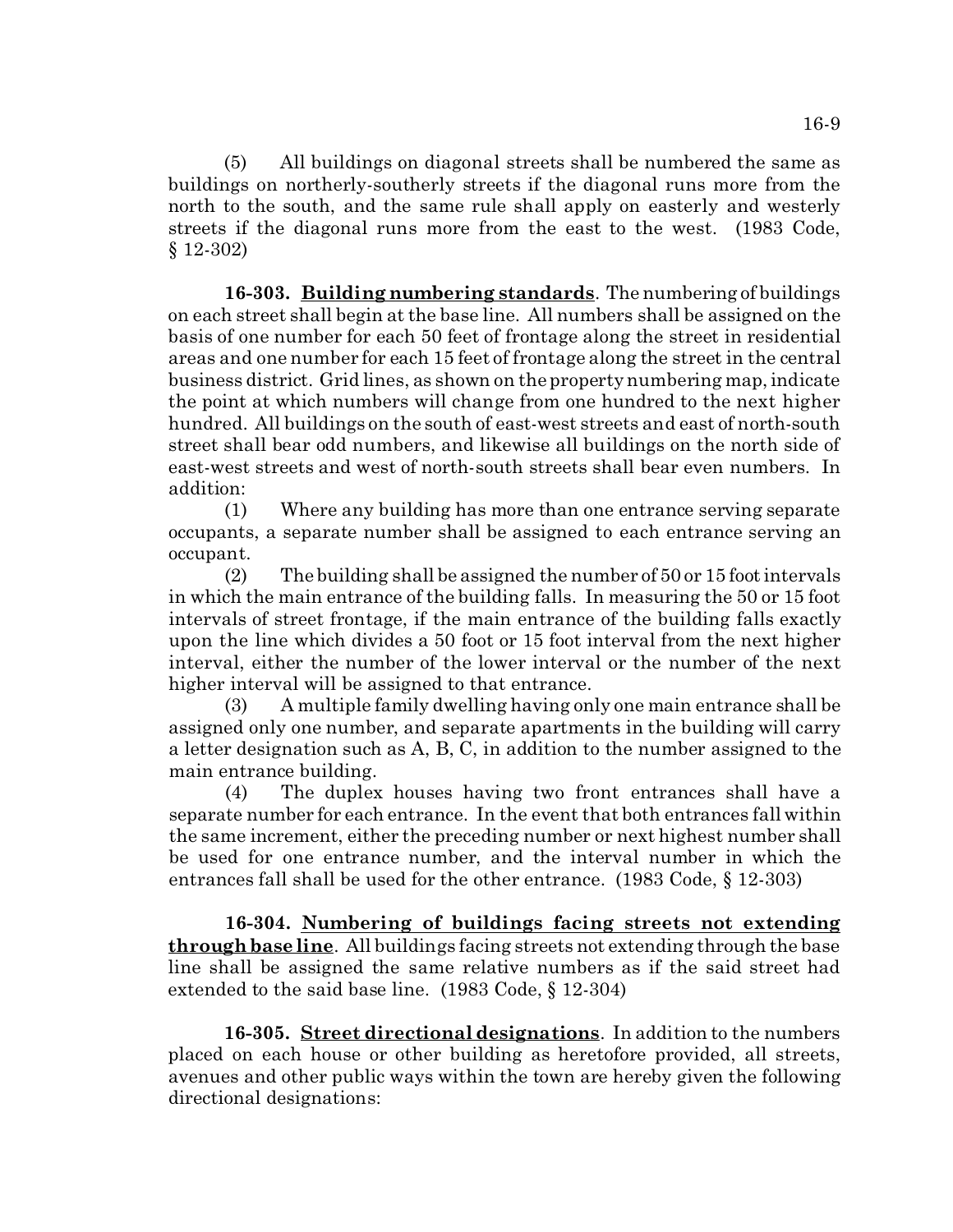(1) All streets east of Main Street and running in an easterly direction are given the direction east as part of the street name.

(2) All streets west of Main Street and running in a westerly direction are given the direction west as a part of the street name.

(3) The portion of Spring Street that extends south of the base line will be given the direction south as part of the street name. (1983 Code, § 12-305)

**16-306. Application of building numbering system; posting notices**. (1) All properties or parcels of land within the corporate limits of Carthage shall hereafter be identified by reference to the uniform numbering system adopted herein, provided. All existing numbers of property and buildings not now in conformity with provisions of this chapter shall be changed to conform to the system herein adopted within six months from the date of passage of this chapter.

(2) Numerals indicating the official numbers for each principal building of each front entrance to such building shall be posted in a manner as to be visible from the street on which the property is located. Such numerals may be obtained without charge from the recorder, as provided in § 16-307. (1983 Code, § 12-306)

**16-307. Responsibility of the recorder to maintain numbering system.** (1) The recorder shall be responsible for maintaining the numbering system. In the performance of this responsibility he shall be guided by the provisions of this section.

(2) The recorder shall keep a record of all numbers assigned under this chapter.

(3) The recorder shall issue to any property owners in Carthage upon request and without charge a set of numerals for each principal building or separate front entrance to such building. In doing so, he shall issue only numbers for the number assigned to such buildings under the provisions of this chapter. Provided, however, that the recorder may issue additional numerals in accordance with the official numbering system whenever a property has been sub-divided, a new front entrance opened, or undue hardship has been worked on any property owner. (1983 Code, § 12-307)

**16-308. Penalty**. Violations of this chapter shall be a misdemeanor and may be punished under the general penalty provision of this code. (1983 Code, § 12-308)

**16-309. Naming of streets**. By resolution the city council shall assign names to new streets, to streets with duplicate names, and to streets which do not bear the same name the full length of the street. (1983 Code, § 12-309)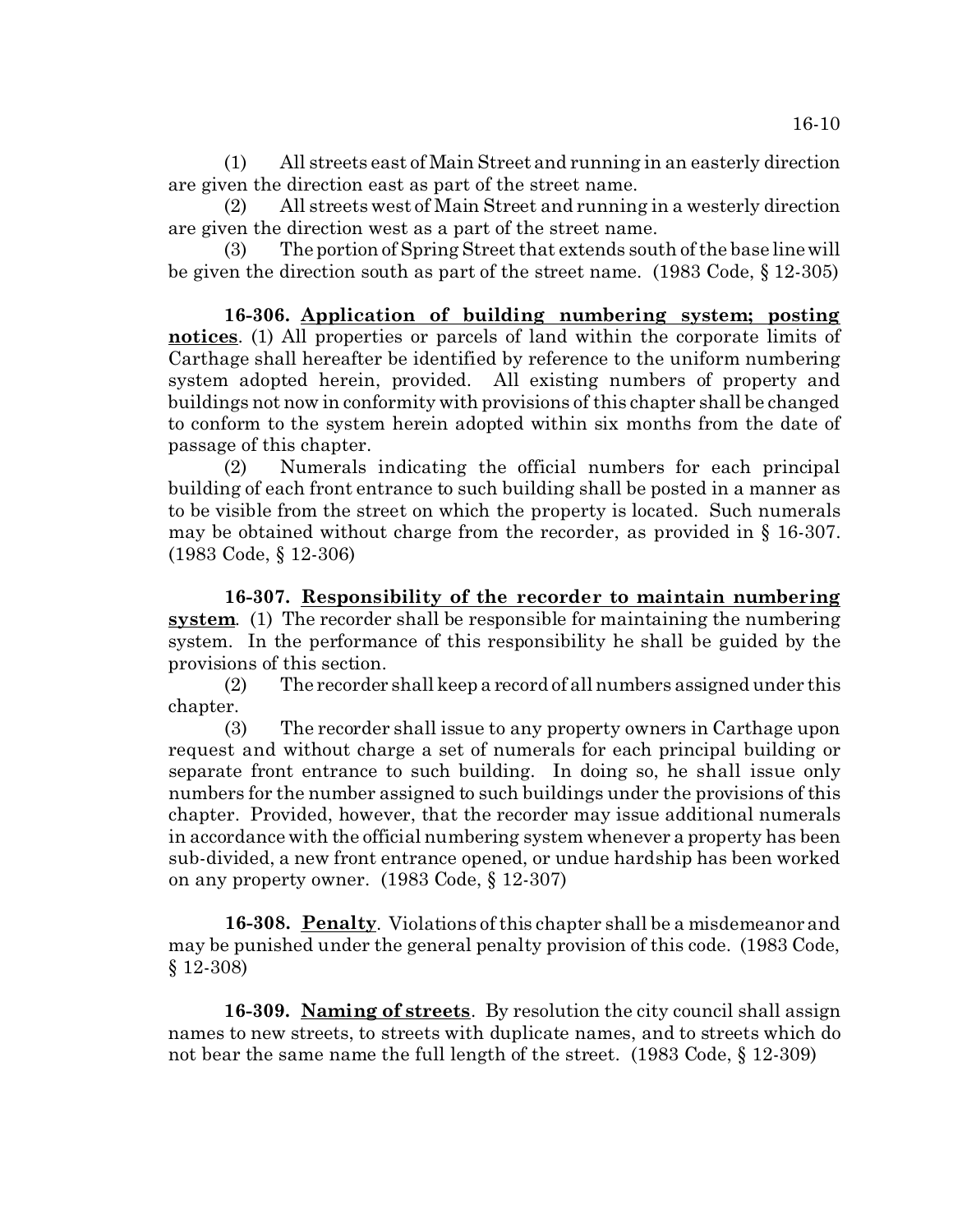# **CHAPTER 4**

# **EXCAVATION SAFETY POLICY**

#### **SECTION**

16-401. Purpose.

16-402. Trench excavations.

16-403. Safety precautions.

16-404. Other hazards.

**16-401. Purpose**. Trenching and excavation work poses serious risks to all workers involved. The primary hazard, however, for excavation workers, is from cave-ins. When cave-ins occur, they are much more likely to result in worker fatalities than other excavation-related accidents. The Town of Carthage has developed these policies and procedures and requires strict compliance to prevent or greatly reduce the risk of cave-ins as well as other excavation-related accidents.

The Occupational Safety and Health Administration (OSHA) requires that employees exposed to cave-in hazards be protected by

- (1) Sloping or benching the sides of the excavation,
- (2) By supporting the sides of the excavation, or

(3) By placing a shield between the side of the excavation and the work area. (as added by Ord. #312, Jan. 2002)

**16-402. Trench excavations**. (1) Sloping. The safety and health of excavation workers can be ensured by effectively sloping the sides of a trench or excavation to an angle not steeper than one and one-half horizontal to one vertical (34 degrees measured from the horizontal). A slope of this gradation or less is considered safe for any type of soil.

All simple slop excavations of 16 feet or less in depth shall have a maximum allowable slope of 1 and 1/2:1. Any excavations of greater depth than 16 feet will be undertaken by an outside contractor.

(2) Trench boxes and shields. Trench boxes and shields designed or approved by a registered professional engineer, or based on data prepared or approved by a registered professional engineer, may be used to ensure the safety of excavation workers. Trench boxes may be constructed of timber, aluminum, or other suitable material as may be approved by a registered professional engineer.

(3) Responsibility. It shall be the responsibility of the town's public works supervisor or manager to ensure that all excavations, where city employees are carrying out the excavation, or a contractor employed by the city, are carried out using either the sloping or trench boxes and shield safety methods. Under no circumstances shall the supervisor or manager permit an excavation of more than four feet in dept without using proper sloping or trench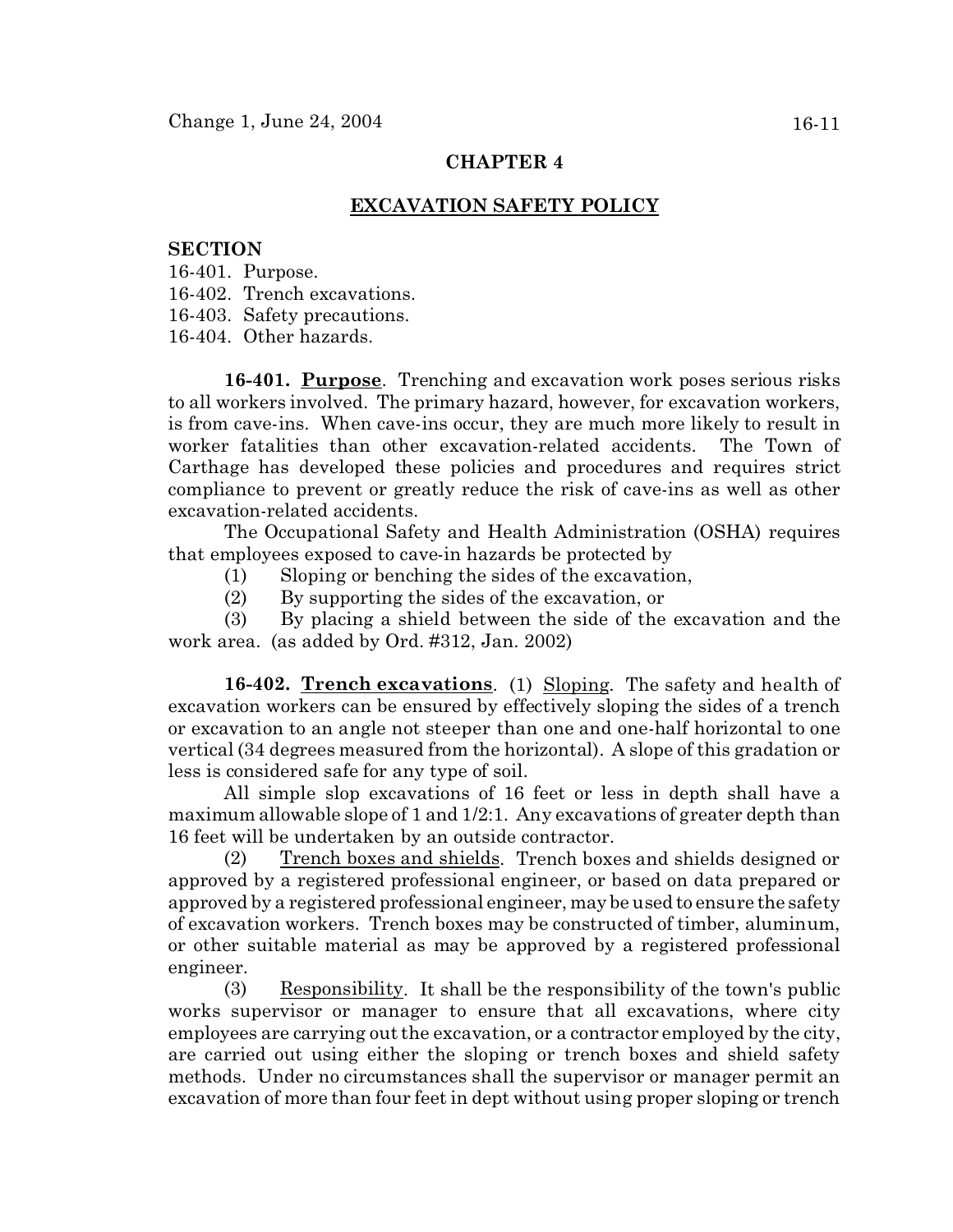boxes and shields, unless the public works supervisor has determined that the excavation is made entirely in stable rock, is less than four feet deep, or an examination of the ground finds no indiction of a potential cave-in. (as added by Ord. #312, Jan. 2002)

**16-403. Safety precautions**. (1) Stability of structures. Adjacent structures such as buildings, walls, sidewalks or pavements shall be shored, braced, or underpinned to ensure stability. Excavations shall not be undertaken below the level of the base or footing of any foundation or retaining wall unless

- (a) A support system such as underpinning is provided,
- (b) The excavation is in stable rock, or

(c) A registered professional engineer determines that the structure is sufficiently removed from the excavation and that the excavation will not pose a hazard to employees.

Excavations under sidewalks and pavements are also prohibited unless an appropriately designed support system is provided.

(2) Installation and removal of protective systems. (a) Installing support systems shall be undertaken in accordance with the following procedures for the protection of employees:

- (i) Securely connect members of support systems,
- (ii) Safely install support systems,
- (iii) Never overload members of support systems, and

(iv) Install other structural members to carry loads imposed on the support system when temporary removal of individual members is necessary.

(b) Excavations of 2 feet or less below the bottom of the members of a support or shield system of a trench may be undertaken if

(i) The system is designed to resist the forces calculated for the full depth of the trench, and

(ii) There are no indications, while the trench is open, of a possible cave-in below the bottom of the support system. Also, the installation of support systems must be closely coordinated with the excavation of trenches.

Upon completion of the work, the excavation should be back filled as the protective system is dismantled. After the excavation has been cleared, workers should slowly remove the protective system from the bottom up, taking care to release members slowly.

(3) Materials and equipment. The Town of Carthage is responsible for the safe condition of materials and equipment used for protective systems. Defective and damaged materials and equipment can result in the failure of a protective system and cause excavation hazards.

The public works supervisor or manager of the Town of Carthage must ensure that

(a) Materials and equipment are free from damage or defects,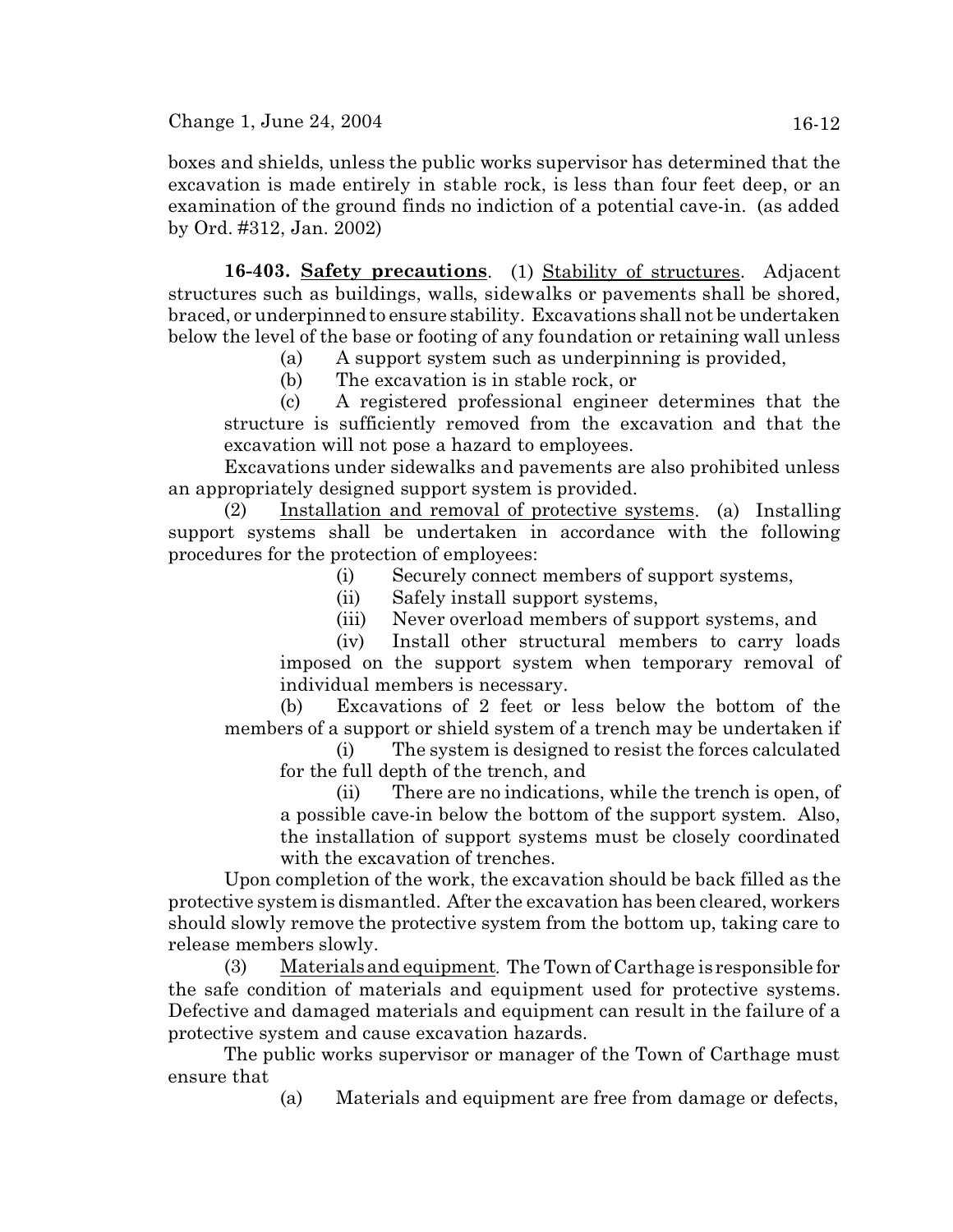(2) Manufactured materials and equipment are used and maintained in a manner consistent with the recommendations of the manufacturer and in a way that will prevent employee exposure to hazards, and

(3) While in operation, damaged materials and equipment are examined by a competent person to determine if they are suitable for continued use. If materials and equipment are not safe for use, they must be removed from service. These materials cannot be returned to service without the evaluation and approval of a registered professional engineer. (as added by Ord. #312, Jan. 2002)

**16-404. Other hazards**. (1) Exposure to falls, falling loads, and mobile equipment. In addition to cave-in hazards and secondary hazards related to cave-ins, there are other hazards from which workers must be protected during excavation-related work. These hazards include exposure to falls, falling loads, and mobile equipment. To protect employees from these hazards, the public works supervisor or manager shall take the following precautions:

(1) Keep materials or equipment that might fall or roll into an excavation at least 2 feet from the edge of excavations, or have retaining devices, or both.

(2) Provide warning systems such as mobile equipment, barricades, hand or mechanical signals, or stop logs, to alert operators of the edge of an excavation. If possible, keep the grade away from the excavation.

(3) Provide scaling to remove loose rock or soil or install protective barricades and other equivalent protection to protect employees against falling rock, soil, or materials.

(4) Prohibit employees from working on faces of sloped or benched excavations at levels above other employees unless employees at lower levels are adequately protected from the hazard of falling, rolling, or sliding material or equipment.

(5) Prohibit employees under loads that are handled by lifting or digging equipment. To avoid being struck by any spillage or falling materials, require employees to stand away from vehicles being loaded or unloaded. If cabs of vehicles provide adequate protection from falling loads during loading and unloading operations, the operators may remain in them.

(2) Water accumulation. Employees are prohibited from working in excavations where water has accumulated or is accumulating unless adequate protection has been taken. If water removal equipment is used to control or prevent water from accumulating, the equipment and operations of the equipment must be monitored by a competent person to ensure proper use.

Diversion ditches, dikes, or other suitable means shall be used to prevent surface water from entering an excavation and to provide adequate drainage of